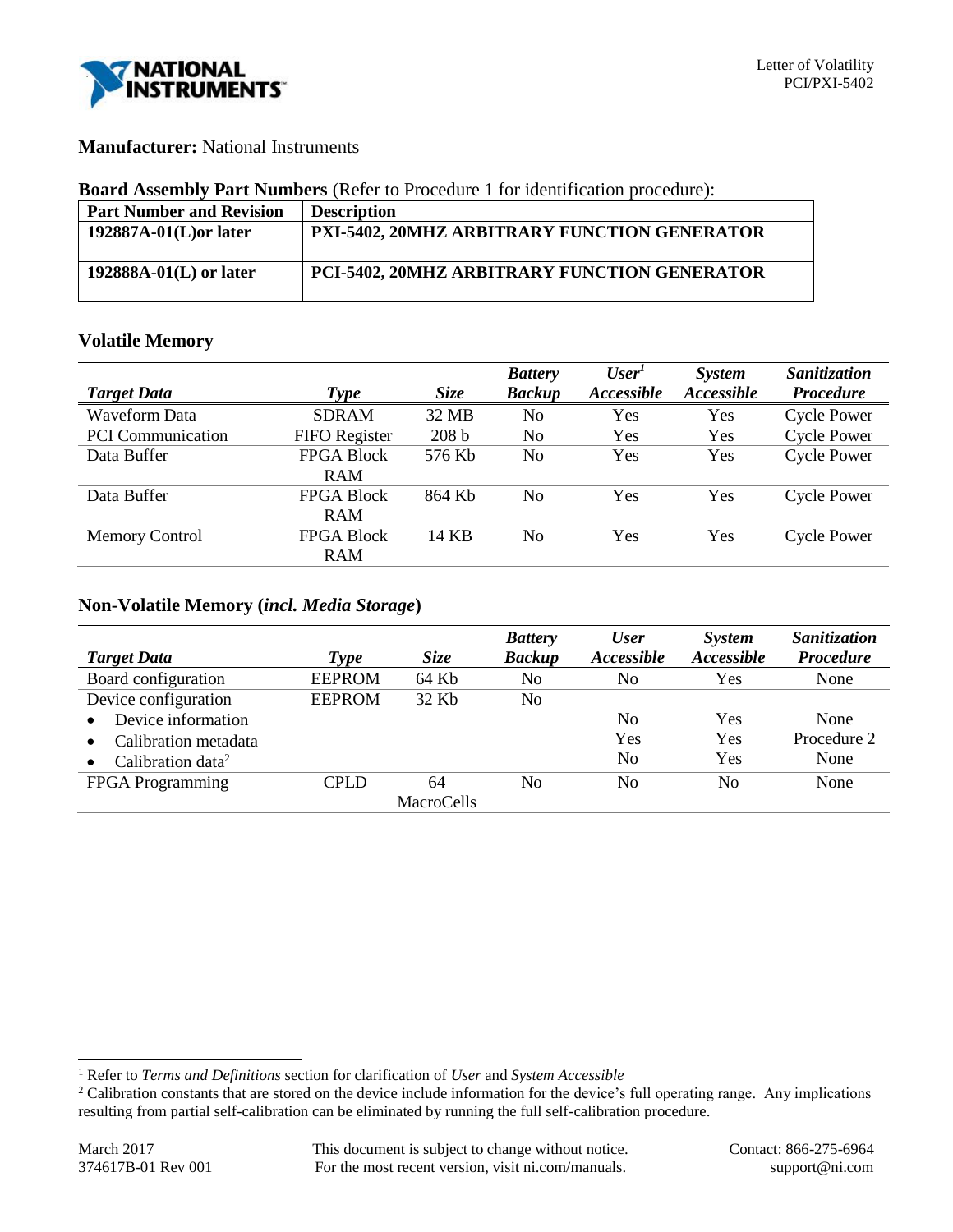

# **Procedures**

### **Procedure 1 –Board Assembly Part Number Identification:**

To determine the Board Assembly Part Number and Revision, refer to the label applied to the surface of your product near the front panel on the PXI products and near the back handle for the PCI products. The Assembly Part Number should be formatted as "#####X-##(L).

## **Procedure 2 - Device Configuration EEPROM (Calibration Metadata):**

The user-accessible areas of the Device Configuration Flash are exposed through a calibration Applications Programming Interface (API) in LabVIEW. To clear the calibration meta-data area, complete the following steps:

- 1. To clear the calibration password, from Labview use niFgen, Change Ext Cal Password.vi to overwrite the password.
- **2.** To clear the user-defined information, from Labview use niFgen, Set Cal User Defined Info.vi to overwrite user-defined information.